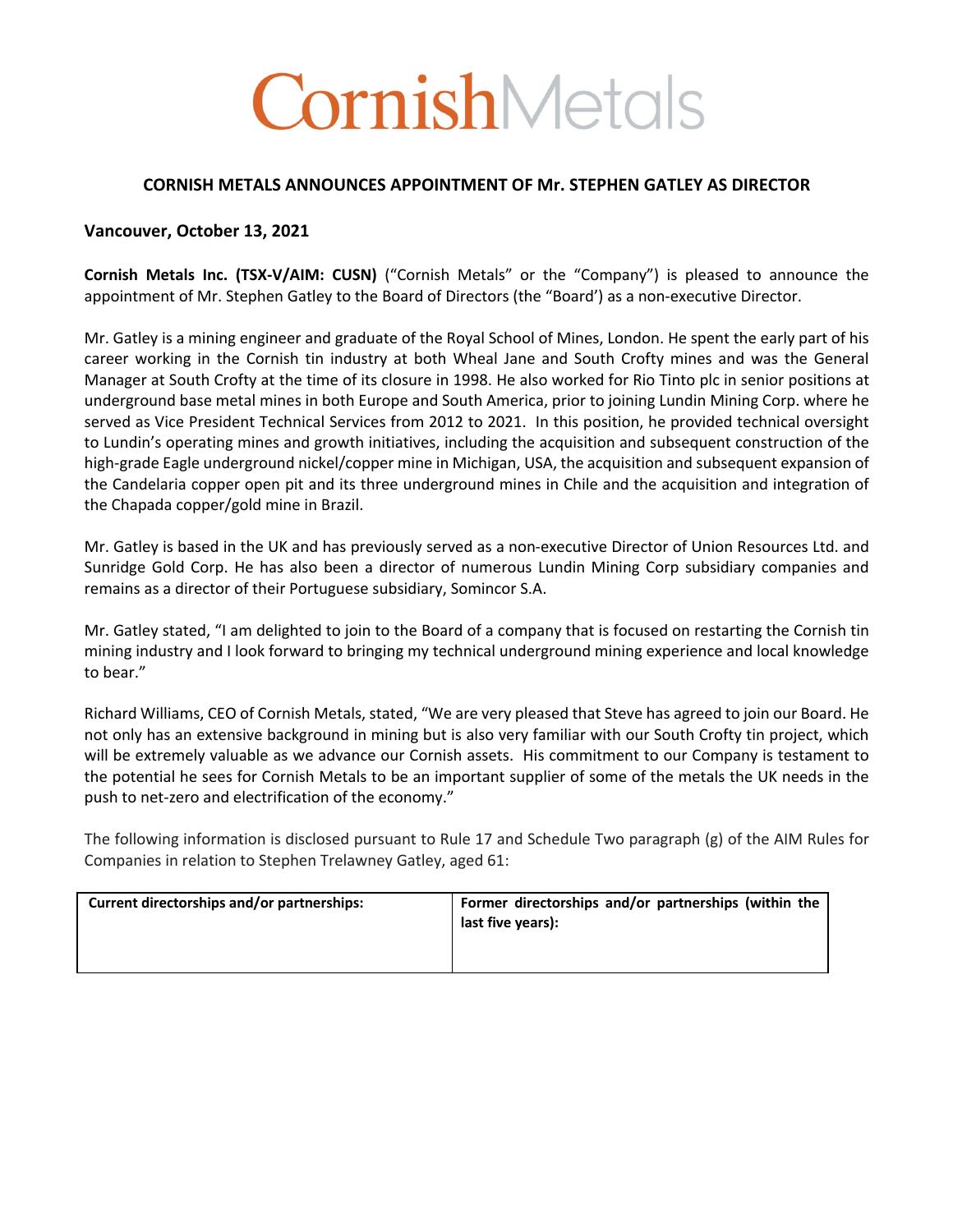| Somincor S.A. | <b>Galmoy Mines Limited</b>       |  |
|---------------|-----------------------------------|--|
|               | Lundin Mining UK Limited          |  |
|               | Lundin Mining Limited             |  |
|               | Lundin Mining Exploration Limited |  |
|               |                                   |  |
|               |                                   |  |
|               |                                   |  |

There are no further disclosures required under Schedule 2(g) of the AIM Rules for Companies. Mr. Gatley does not hold any shares in the Company.

## **ABOUT CORNISH METALS**

Cornish Metals completed the acquisition of the South Crofty tin and United Downs copper / tin projects, plus additional mineral rights located in Cornwall, UK, in July 2016 (see Company news release dated July 12, 2016). The additional mineral rights cover an area of approximately 15,000 hectares and are distributed throughout Cornwall. Some of these mineral rights cover old mines that were historically worked for copper, tin, zinc, and tungsten.

For additional information please contact: In North America: Irene Dorsman at (604) 200 6664 or by e-mail at irene@cornishmetals.com

| SP Angel Corporate Finance LLP Tel:<br>(Nominated Adviser & Joint<br>Broker) |                                                                    | +44 203 470 0470                                        |
|------------------------------------------------------------------------------|--------------------------------------------------------------------|---------------------------------------------------------|
|                                                                              | <b>Richard Morrison</b><br>Charlie Bouverat<br><b>Grant Barker</b> |                                                         |
| Hannam & Partners<br>(Joint Broker)                                          | Tel:                                                               | +44 207 907 8500                                        |
|                                                                              | <b>Matthew Hasson</b><br>Andrew Chubb<br>Ernest Bell               |                                                         |
| Blytheweigh<br>(Financial PR/IR-London)                                      | Tel:                                                               | +44 207 138 3204                                        |
|                                                                              | Tim Blythe<br>Megan Ray                                            | tim.blythe@blytheweigh.com<br>megan.ray@blytheweigh.com |